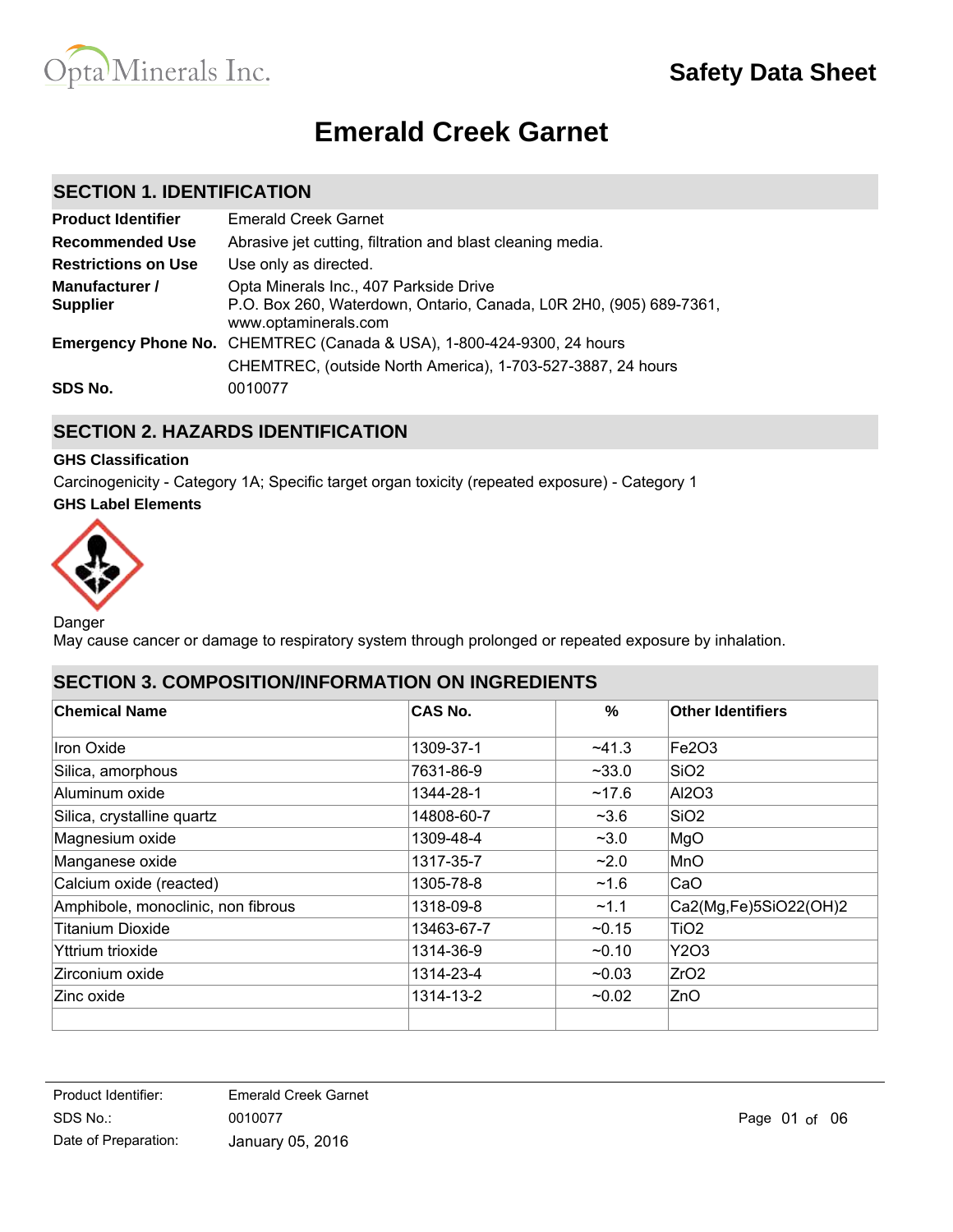### **SECTION 4. FIRST-AID MEASURES**

#### **First-aid Measures**

#### **Inhalation**

Move to fresh air. If experiencing respiratory symptoms (e.g. coughing, shortness of breath, wheezing), call a Poison Centre or doctor.

#### **Skin Contact**

Wash gently and thoroughly with lukewarm, gently flowing water and mild soap for 5 minutes.

#### **Eye Contact**

Immediately rinse the contaminated eye(s) with lukewarm, gently flowing water for 15-20 minutes, while holding the eyelid(s) open.

Seek immediate medical attention should irritation or pain persists.

#### **Ingestion**

Never give anything by mouth if victim is rapidly losing consciousness, or is unconscious or convulsing. Do not induce vomiting. Call a Poison Centre or doctor if you feel unwell or are concerned.

#### **Most Important Symptoms and Effects, Acute and Delayed**

May irritate or cause inflammation or pulmonary fibrosis of the respiratory system.

#### **Immediate Medical Attention and Special Treatment**

#### **Target Organs**

Respiratory system.

### **SECTION 5. FIRE-FIGHTING MEASURES**

#### **Suitable Extinguishing Media**

Not combustible. Use extinguishing agent suitable for surrounding fire.

#### **Specific Hazards Arising from the Chemical**

Does not burn. Not known to generate any hazardous decomposition products in a fire.

# **SECTION 6. ACCIDENTAL RELEASE MEASURES**

#### **Personal Precautions, Protective Equipment, and Emergency Procedures**

Use the personal protective equipment recommended in Section 8 of this safety data sheet. Review Section 7 (Handling) of this safety data sheet before proceeding with clean-up.

#### **Environmental Precautions**

Although this product is not classified as an environmentally hazardous material, large or frequent spills may cause potential problems.

#### **Methods and Materials for Containment and Cleaning Up**

Avoid generating dust. Collect using shovel/scoop or approved HEPA vacuum and place in a suitable container for disposal.

### **SECTION 7. HANDLING AND STORAGE**

#### **Precautions for Safe Handling**

Avoid generating dusts. Wear personal protective equipment to avoid direct contact with this chemical.

#### **Conditions for Safe Storage**

Store in an area that is: dry.

# **SECTION 8. EXPOSURE CONTROLS/PERSONAL PROTECTION**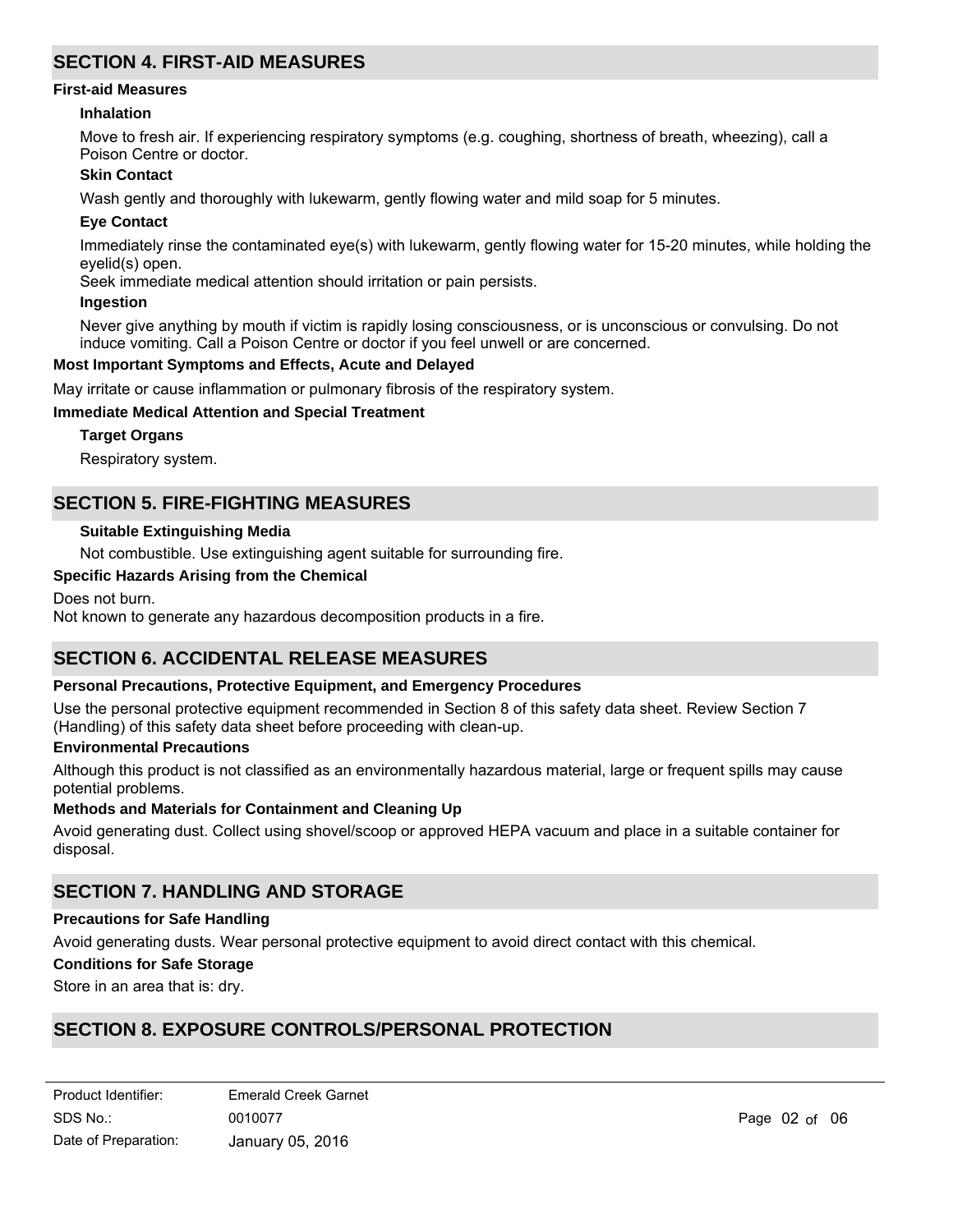#### **Control Parameters**

|                                    | <b>ACGIH TLV®</b>          |             | <b>OSHA PEL</b>           |                | <b>AIHA WEEL</b> |            |
|------------------------------------|----------------------------|-------------|---------------------------|----------------|------------------|------------|
| <b>Chemical Name</b>               | <b>TWA</b>                 | <b>STEL</b> | <b>TWA</b>                | <b>Ceiling</b> | 8-hr TWA         | <b>TWA</b> |
| Magnesium oxide                    | 10 mg/m3 *<br>A4           |             | $15 \text{ mg/m}$         |                |                  |            |
| Aluminum oxide                     | 1 mg/m3 * A4               |             | 5 mg/m3 *                 |                |                  |            |
| Silica, amorphous                  |                            |             | <b>Not</b><br>established |                |                  |            |
| Calcium oxide (reacted)            | $2$ mg/m $3$               |             | $5 \text{ mg/m}$ 3        |                |                  |            |
| <b>Titanium Dioxide</b>            | 10 mg/m3                   |             | $15 \text{ mg/m}$         |                |                  |            |
| Manganese oxide                    | $0.2$ mg/m $3$             |             |                           |                |                  |            |
| Iron Oxide                         | 5 mg/m3 * A4               |             | 10 mg/m3 *                |                |                  |            |
| Zinc oxide                         | 2 mg/m3 $*$                |             | 5 mg/m3 $*$               |                |                  |            |
| Yttrium trioxide                   | Not<br>established         |             |                           |                |                  |            |
| Zirconium oxide                    | 10 mg/m3                   |             |                           |                |                  |            |
| Silica, crystalline quartz         | $0.025$ mg/m $3$<br>$*$ A2 |             |                           |                |                  |            |
| Amphibole, monoclinic, non fibrous | Not<br>established         |             |                           |                |                  |            |

\* respirable total dust, OSHA (PEL)= 15 mg/m3 crystalline Silica, ACGIH, TWA, 0.10 mg / m3 (ACGIH), 0.025 mg /m3, respirable.

### **Appropriate Engineering Controls**

Do not allow product to accumulate in the air in work or storage areas, or in confined spaces. Use local exhaust ventilation, if general ventilation is not adequate to control amount in the air.

#### **Individual Protection Measures**

#### **Eye/Face Protection**

Wear chemical safety goggles and face shield when contact is possible. Do not get in eyes.

### **Skin Protection**

SDS No.:

Avoid repeated or prolonged skin contact. Always wear insulated protective clothing, if contact is possible.

### **Respiratory Protection**

Wear a NIOSH approved air-purifying respirator with N100, R100, or P100 filter(s). In conditions where the levels of airborne dust exceed the capabilities of the above referenced respirators, a supplied-air respirator may be necessary.

# **SECTION 9. PHYSICAL AND CHEMICAL PROPERTIES**

#### **Basic Physical and Chemical Properties**

| Appearance                                                   |                             | Red - brown crystalline.                       |
|--------------------------------------------------------------|-----------------------------|------------------------------------------------|
| Odour                                                        |                             | Faint                                          |
| <b>Odour Threshold</b>                                       |                             | Not applicable                                 |
| рH                                                           |                             | Not applicable                                 |
| <b>Melting Point/Freezing Point</b>                          |                             | Not applicable (freezing)                      |
| <b>Initial Boiling Point/Range</b>                           |                             | Not applicable                                 |
| <b>Flash Point</b>                                           |                             | Not applicable                                 |
| <b>Evaporation Rate</b>                                      |                             | Not applicable                                 |
| <b>Upper/Lower Flammability or</b><br><b>Explosive Limit</b> |                             | Not applicable (upper); Not applicable (lower) |
| <b>Vapour Pressure</b>                                       |                             | Not applicable                                 |
| Product Identifier:                                          | <b>Emerald Creek Garnet</b> |                                                |

Date of Preparation: 0010077 Page 03 of 06 January 05, 2016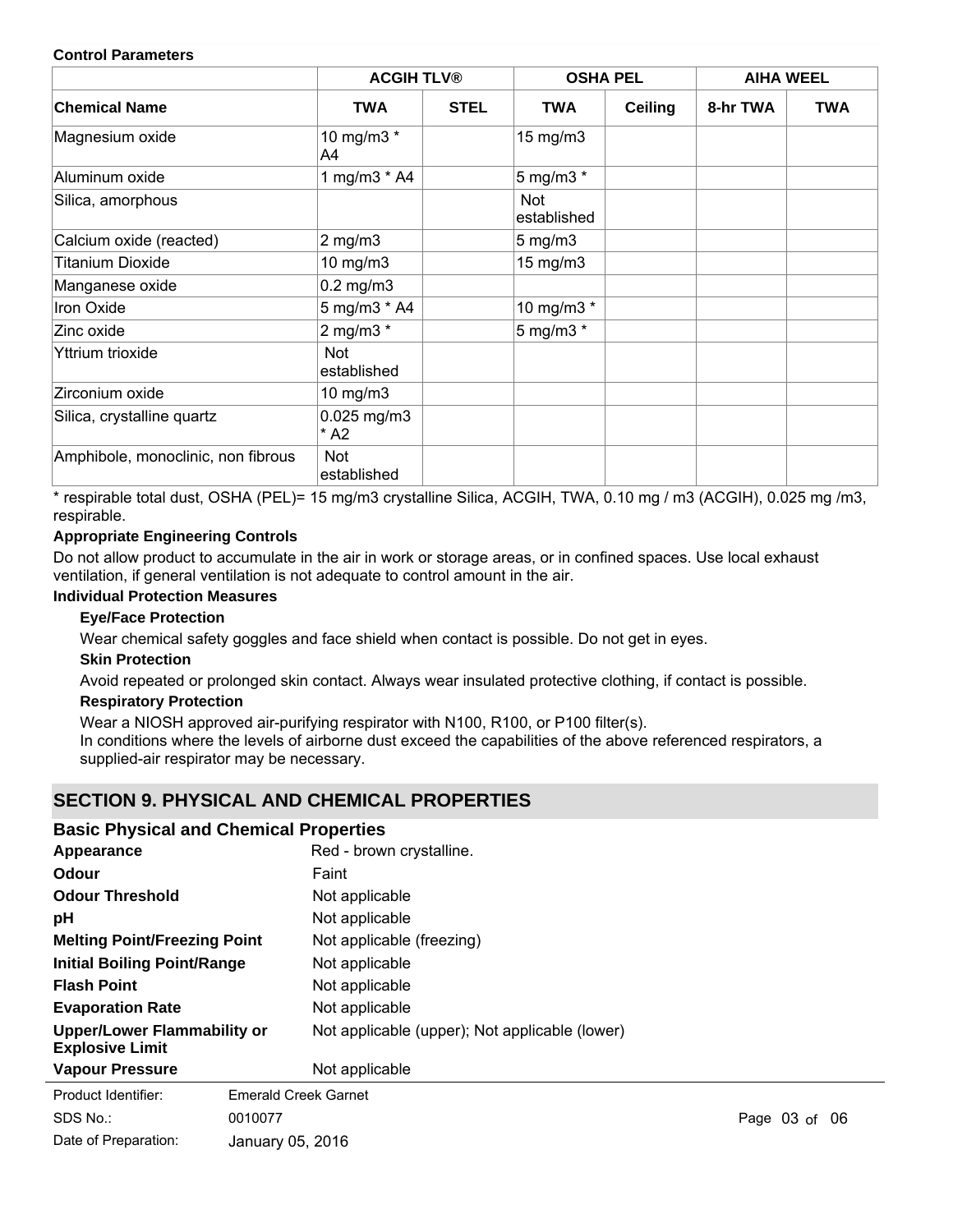| Vapour Density (air = 1)            | Not a |
|-------------------------------------|-------|
| <b>Relative Density (water = 1)</b> | Not a |
| <b>Solubility</b>                   | Not a |
| <b>Auto-ignition Temperature</b>    | Not a |
| <b>Other Information</b>            |       |
| <b>Physical State</b>               | Solid |

applicable available applicable in water applicable

# **SECTION 10. STABILITY AND REACTIVITY**

#### **Reactivity**

Not reactive under normal conditions of use.

### **Chemical Stability**

Normally stable.

### **Possibility of Hazardous Reactions**

Not applicable.

### **Conditions to Avoid**

Generation of dust.

### **Incompatible Materials**

Oxidizing agents (e.g. peroxides), strong acids (e.g. hydrochloric acid).

### **Hazardous Decomposition Products**

Not applicable.

# **SECTION 11. TOXICOLOGICAL INFORMATION**

### **Likely Routes of Exposure**

Inhalation. Skin contact. Eye contact. Ingestion.

### **Acute Toxicity**

| <b>Chemical Name</b>                  | <b>LC50</b>           | LD50 (oral)            | LD50 (dermal) |
|---------------------------------------|-----------------------|------------------------|---------------|
|                                       |                       |                        |               |
| Magnesium oxide                       | Not available         | 810 mg/kg (mouse)      | Not available |
| Aluminum oxide                        | Not available         | $> 5,000$ mg/kg (rat)  | Not available |
| Silica, amorphous                     | Not available         | Not available          | Not available |
| Calcium oxide (reacted)               | Not available         | $> 2,000$ mg/kg (rat)  | Not available |
| <b>Titanium Dioxide</b>               | $> 6,820$ mg/m3 (rat) | > 25,000 mg/kg (rat)   | Not available |
| Manganese oxide                       | Not available         | Not available          | Not available |
| Iron Oxide                            | Not available         | $> 10,000$ mg/kg (rat) | Not available |
| Zinc oxide                            | $> 5.7$ mg/m3 (mouse) | 5,000 mg/kg (rat)      | Not available |
| Yttrium trioxide                      | Not available         | Not available          | Not available |
| Zirconium oxide                       | Not available         | $> 8,800$ mg/kg (rat)  | Not available |
| Silica, crystalline quartz            | Not available         | 22,500 mg/kg (rat)     | Not available |
| Amphibole, monoclinic, non<br>fibrous | Not available         | Not available          | Not available |

### **Skin Corrosion/Irritation**

May cause irritation.

### **Serious Eye Damage/Irritation**

May cause irritation or injury due to mechanical abrasion.

### **STOT (Specific Target Organ Toxicity) - Single Exposure**

| Product Identifier:  | <b>Emerald Creek Garnet</b> |
|----------------------|-----------------------------|
| SDS No.:             | 0010077                     |
| Date of Preparation: | January 05, 2016            |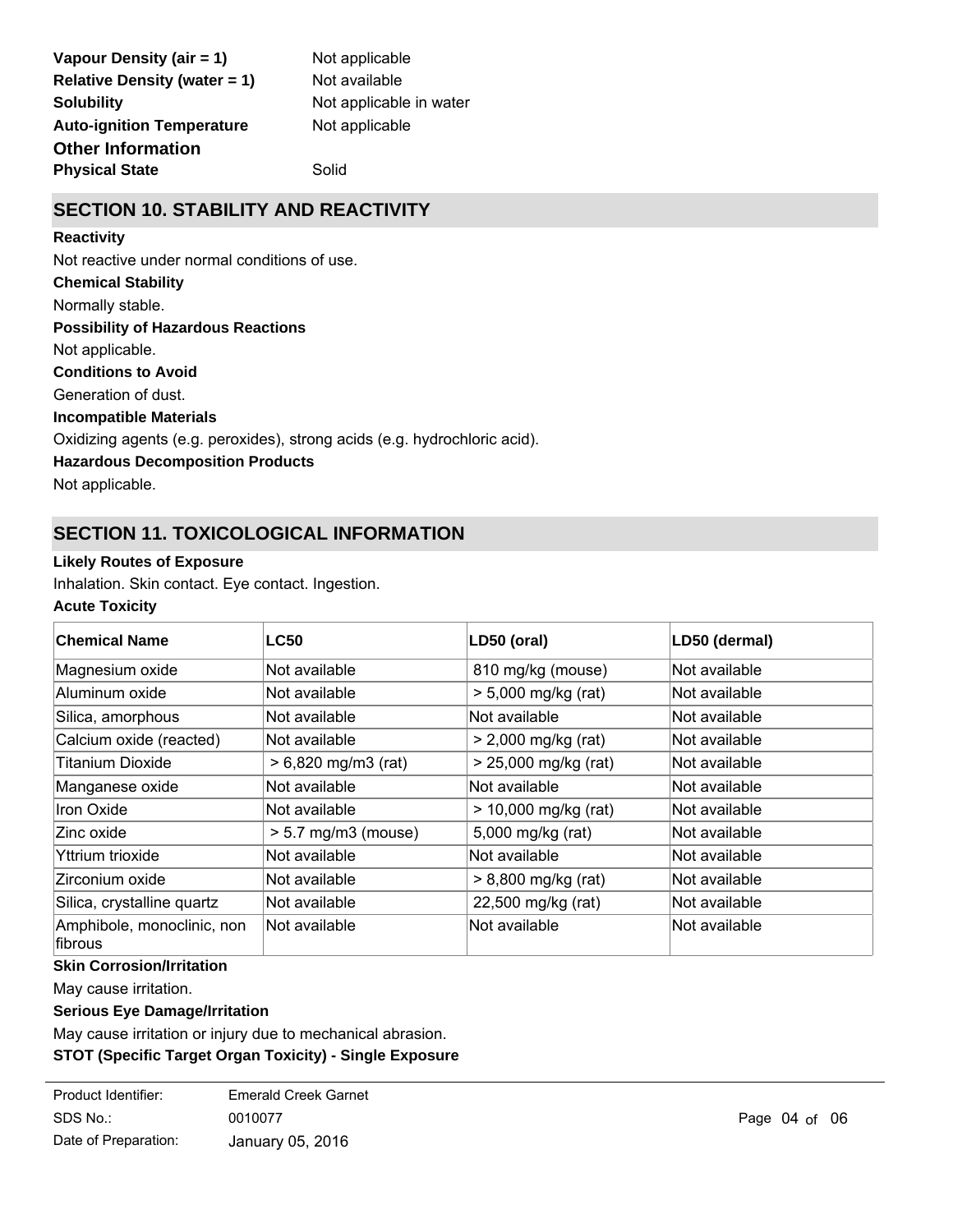### **Inhalation**

May irritate or cause inflammation or pulmonary fibrosis of the respiratory system.

### **Skin Absorption**

May cause irritation.

### **Ingestion**

May cause irritation or nausea.

### **Aspiration Hazard**

May be drawn into the lungs (aspirated) if swallowed or vomited.

### **STOT (Specific Target Organ Toxicity) - Repeated Exposure**

Long term inhalation of dusts can attribute to risk of lung diseases.

Inhalation of respirable silica dust may not cause noticeable injury or illness even though permanent lung damage may be occurring. Inhalation of silica dust may cause serious health effects which can include the following; Silicosis, Accelerated Silicosis, Acute Silicosis, Cancer, Autoimmune Disease, Tuberculosis and Kidney Disease.

### **Respiratory and/or Skin Sensitization**

May cause irritation on prolonged contact.

### **Carcinogenicity**

Crystalline Silica (quartz) has been determined as carcinogen.

### **Reproductive Toxicity**

### **Development of Offspring**

There is no evidence this product contributes Teratogenicity or Embryotoxicity.

### **Sexual Function and Fertility**

No ingredients in this product are known to contribute to reproductive toxicity.

### **Germ Cell Mutagenicity**

Not known to be a mutagen.

#### **Interactive Effects**

No information was located.

## **SECTION 12. ECOLOGICAL INFORMATION**

Although this product is not classified as an environmentally hazardous material, large or frequent spills may cause potential problems.

# **SECTION 13. DISPOSAL CONSIDERATIONS**

### **Disposal Methods**

Contact local environmental authorities for approved disposal or recycling methods in your jurisdiction. The required hazard evaluation of the waste and compliance with the applicable hazardous waste laws are the responsibility of the user.

### **SECTION 14. TRANSPORT INFORMATION**

Not regulated under Canadian TDG Regulations. Not regulated under US DOT Regulations.

# **SECTION 15. REGULATORY INFORMATION**

### **Safety, Health and Environmental Regulations**

### **Canada**

This product has been classified in accordance with the hazard criteria of the Controlled Products Regulations and the SDS contains all of the information required by the Controlled Products Regulations.